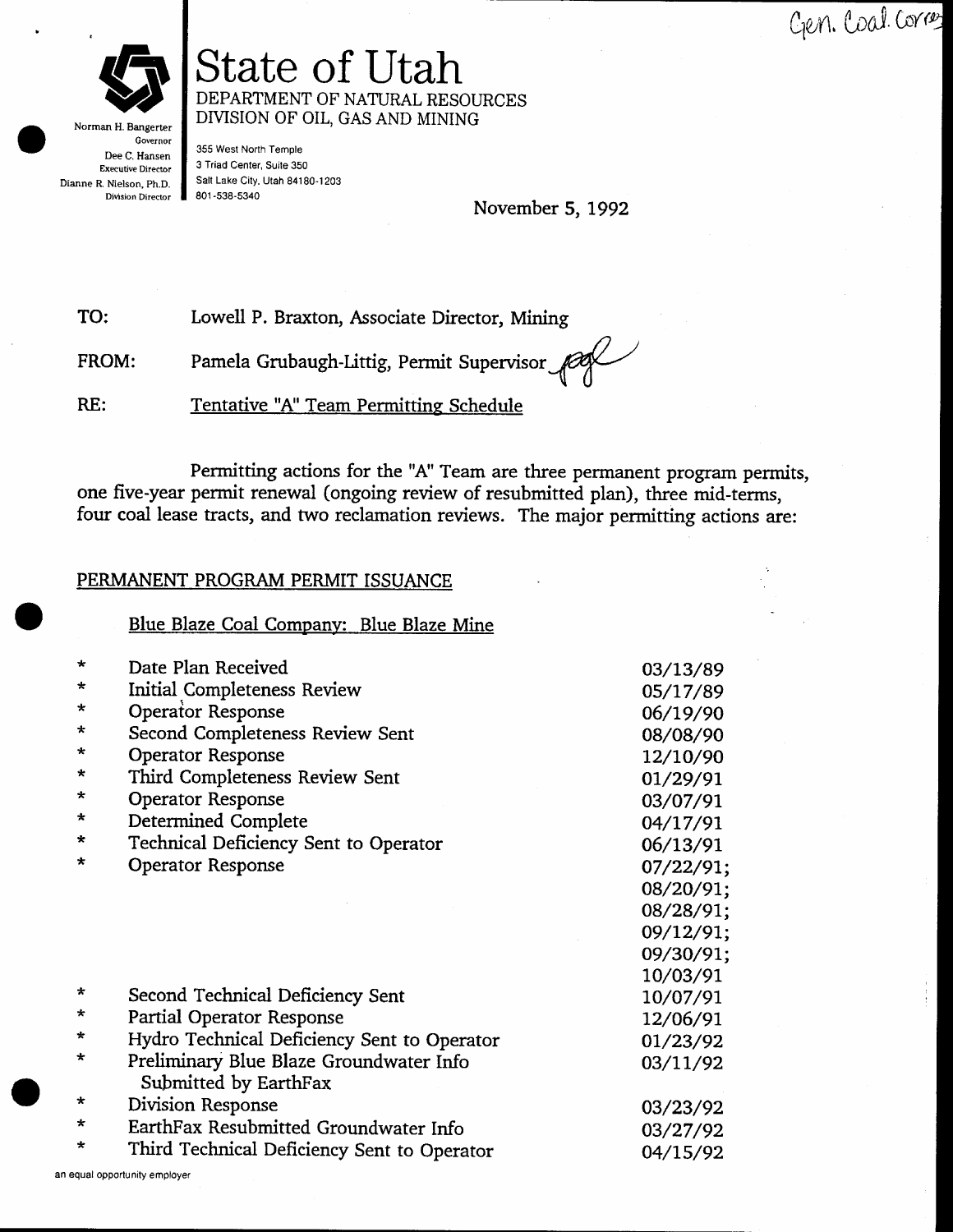Page 2<br>Tentative Schedule<br>"A" Team November 5, 1992

## PERMANENT PROGRAM PERMIT ISSUANCE (Continued)

# Blue Blaze Mine (Continued)

| $\star$<br>$\star$ | Operator Resubmits (EarthFax-Substantially New Document) 05/11/92<br>Permit Put on Highest Priority | 05/13/92    |
|--------------------|-----------------------------------------------------------------------------------------------------|-------------|
| *                  | EarthFax Coordinates Deficiencies Daily                                                             | 05/14-29/92 |
| $\star$            | Received Notification to Issue Permit Before 6/1/92                                                 | 05/19/92    |
| *                  | Prepared Technical Analysis (for Limited Permit)                                                    |             |
|                    | with Ten Stipulations                                                                               | 05/29/92    |
| *                  | Certificate of Insurance Submitted                                                                  | 05/29/92    |
| $\star$            | Letter Sent Notifying Blue Blaze -- Must Submit Bond                                                |             |
|                    | <b>Before Permit Issued</b>                                                                         | 06/04/92    |
| *                  | Letter Sent with Stipulations that Must be Addressed                                                | 06/24/92    |
| *                  | Blue Blaze Coal Company Submits Stipulation Response                                                | 07/31/92    |
|                    |                                                                                                     |             |
|                    | <b>Garfield Coal Company</b>                                                                        |             |
| $\star$            | Met with Representatives for Mapping                                                                | 04/29/92    |
| $\star$            | Met with Hydrologist on Project                                                                     | 05/12/92    |
| $\star$            | Meet with Soils Representative                                                                      | 09/92       |
|                    |                                                                                                     |             |
|                    | <b>Sunnyside Cogeneration Associates</b>                                                            |             |
|                    | (Environmental Power Corporation)                                                                   |             |
| *                  | Permit Transfer with PAP submittal                                                                  | 08/20/92    |
| *                  | Letter Sent to EPC Stating Need Separate Permit                                                     | 09/10/92    |
| *                  | Clarification of Mining and AML Fees (Letter Sent)                                                  | 09/21/92    |
| *                  | Completeness Issues Letter Sent                                                                     | 10/21/92    |
| ÷.                 | Meeting with SCA Consultants                                                                        | 10/22/92    |
| ÷                  | <b>Completeness Issues Response</b>                                                                 | 10/27/92    |
| *                  | Determination of Completeness                                                                       | 10/28/92    |
|                    |                                                                                                     |             |
|                    | <b>FIVE-YEAR RENEWALS</b>                                                                           |             |
|                    | PacifiCorp Electric: Des-Bee-Dove Mine                                                              |             |
|                    |                                                                                                     |             |
| $\star$            | Date Five Year Renewal Received                                                                     | 04/27/90    |
| *                  | <b>Initial Completeness Review</b>                                                                  | 06/25/90    |
| *                  | Partial Operator Response                                                                           | 09/07/90    |
| *                  | Cessation Order (CO #90-20-2-1) Issued Due to                                                       |             |
|                    | Lack of "Completeness" of Permit Renewal                                                            | 09/20/90    |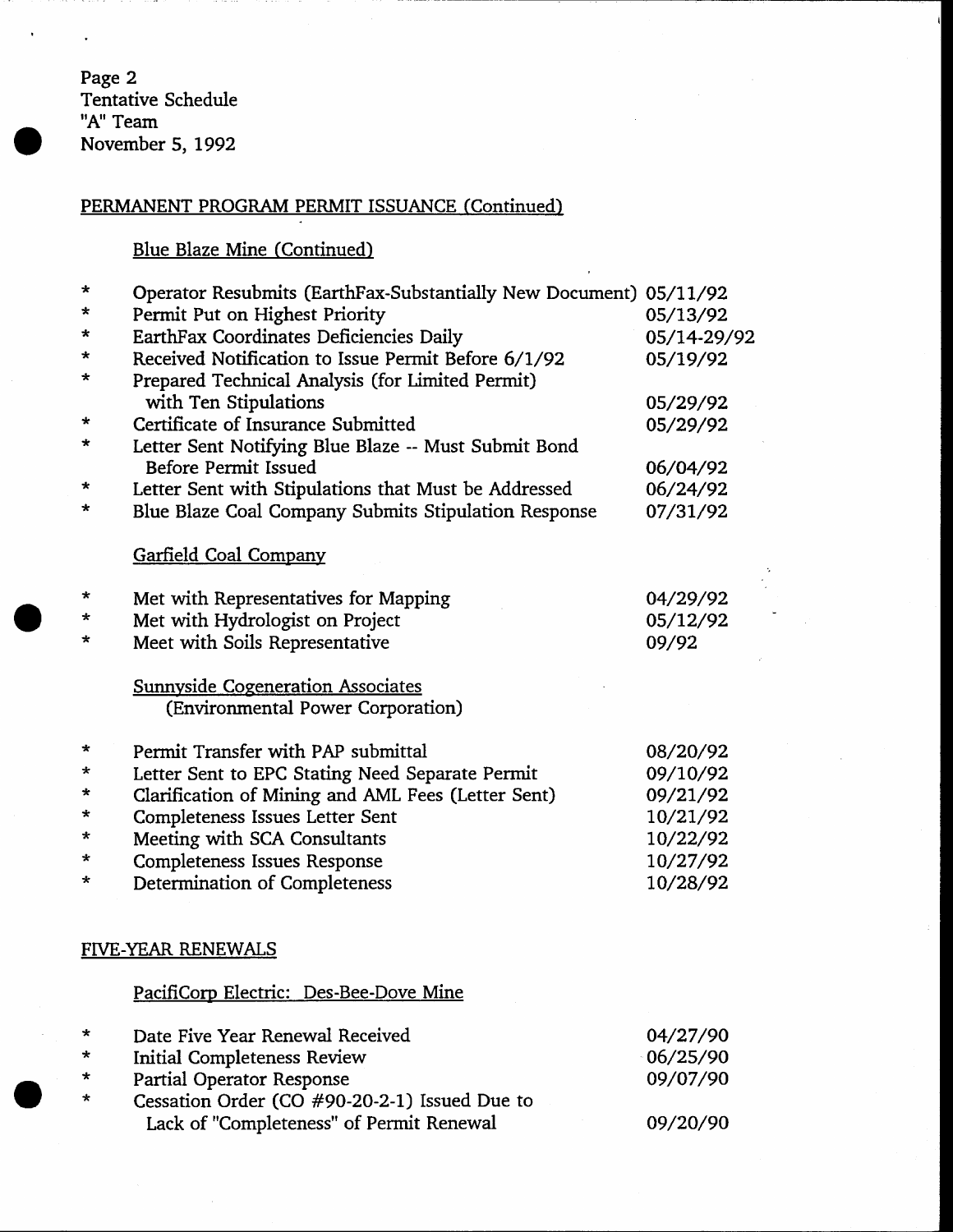Page 3<br>Tentative Schedule "A" Team November 5, 1992

 $\overline{a}$ 

## FIVE-YEAR RENEWALS (Continued)

# PacifiCorp Electric: Des-Bee-Dove Mine (Continued)

| $\star$      | Operator Response to Initial                        |           |
|--------------|-----------------------------------------------------|-----------|
|              | Completeness Review in Rewritten Format             | 09/27/90  |
| $\ast$       | Determination of Completeness                       | 11/16/90  |
| $\star$      | Division Issues Technical Deficiencies              | 12/14/90  |
| $\star$      | Operator Response to Technical Deficiencies         | 02/07/91  |
| *            | Operator Submits Additional Information             | 05/29/91  |
| *            | Permit Renewed With Nine (9) Conditions             |           |
|              | CO #C90-20-2-1 Is Terminated                        | 05/31/91  |
| $\star$      | Response to Nine (9) Conditions                     | 08/15/91  |
| $\star$      | Division Response to Conditions                     | 12/13/91  |
| $\star$ .    | <b>Operator Response</b>                            | 02/18/92  |
| *            | Division Response                                   | 03/26/92  |
| $\star$      | Operator Response (+ Erosion Task Force App XVI)    | 04/24/92  |
| $\star$      | Deficiency Letter Sent                              | 05/06/92  |
| *            | <b>Operator Response</b>                            | 06/12/92  |
| *            | <b>Conditions Satisfied</b>                         | 08/27/92  |
|              | Co-Op Mining Company: Bear Canyon Mine              |           |
| *            | Operator Submits Five-Year Renewal Application      | 07/13/90  |
| $\star$      | Division Issues Determination of Completeness       | 09/01/90  |
| $\pmb{\ast}$ | Technical Deficiency Sent to Operator               | 09/19/90  |
| *            | Formal Protest to Five-Year Renewal;                |           |
|              | Request for Informal Hearing                        | 10/10/90  |
| $\star$      | <b>Operator Response</b>                            | 10/19/90; |
|              |                                                     | 10/22/90; |
|              |                                                     | 10/31/90  |
| *            | CO #C90-26-1-1 Issued Due to Publication Problems   | 11/02/90  |
| *            | NOV #N90-34-1-1 Issued Due to Need                  |           |
|              | for Updating Maps in Plan                           | 11/26/90  |
| $\star$      | Division Order Issued Requesting 18 Permit Changes  | 11/27/90  |
| ÷            | Operator Submits Partial Response to Division Order | 01/21/91  |
| $\star$      | <b>Operator Submits New Maps</b>                    | 02/25/91  |
| *            | Inadequacy of Maps Informally Given to Operator     | 03/21/91  |
| *            | <b>Operator Submits Revised Maps</b>                | 04/08/91; |
|              |                                                     | 04/22/91  |
| *            | Operator Submits Partial Response to                |           |
|              | Division Order (NOV #N91-20-1-1)                    | 04/24/91  |
| *            | Hindrance Violation Issued Due to                   |           |
|              | Failure to Submit All Information to Division Order | 04/26/91  |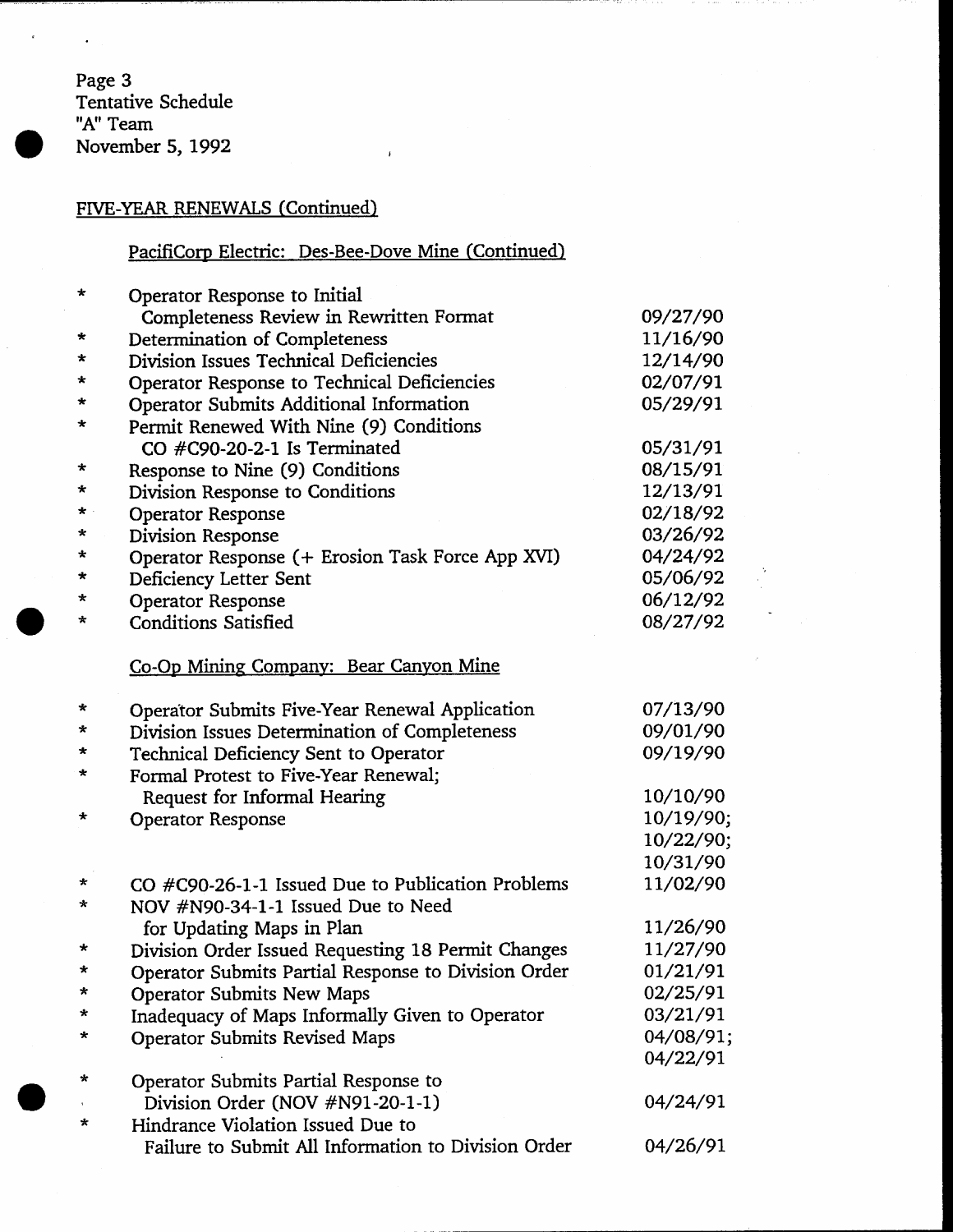Page 4<br>Tentative Schedule "A" Team November 5, 1992

 $\ddot{\phantom{0}}$ 

## FIVE-YEAR RENEWALS (Continued)

## Co-Op Mining Company: Bear Canyon Mine (Continued)

| $\star$ | <b>Updated Maps and Plans Submitted</b>                  | 05/03/91; |
|---------|----------------------------------------------------------|-----------|
|         |                                                          | 05/17/91  |
| *       | Permit Renewed                                           | 05/20/91  |
| *       | More Information Re: The Division                        |           |
|         | Order is Submitted by Operator                           | 05/24/91  |
| *       | Technical Review of Division Order Completed             |           |
|         | (NOV Terminated)                                         | 09/03/91  |
| *       | More Division Order Information Submitted                | 12/30/91  |
| *       | Complete Reclamation of Highwall Approved                | 05/03/92  |
| *       | Hydrogologic Information Submitted                       | 07/31/92  |
| $\star$ | Division Letter Sent Stating Revised PHC Required        | 08/04/92  |
| *       | Revised PHC Submitted                                    | 08/17/92  |
| *       | Revised PHC Resubmitted                                  | 09/17/92  |
|         | Sunnyside Coal Company: Sunnyside Mine                   |           |
| *       | <b>Operator Submits Five-Year Renewal</b>                |           |
|         | Application in New Format                                | 10/09/90  |
| *       | <b>Division Issues Completeness</b>                      | 11/20/90  |
| *       | Permit Successively Renewed                              | 01/20/91  |
| *       | <b>Overall Field Review</b>                              | 07/10/91  |
| *       | Division Continues Review of New                         |           |
|         | Format Application                                       | 12/91     |
| *       | <b>Completeness Document Sent</b>                        | 02/07/92  |
| ∗       | <b>Operator Response Due</b>                             | 03/31/92  |
| *       | <b>Extension Granted for Submittal</b>                   | 07/06/92; |
|         |                                                          | 09/01/92; |
|         |                                                          | 10/01/92  |
| *       | Final Extension Granted to                               | 12/01/92  |
|         | PacifiCorp: Deer Creek Mine                              |           |
| *       | Operator Submits Five-Year Renewal                       |           |
|         | Application in New Format                                | 10/09/90  |
| *       | Division Issues Completeness on Old Application          | 12/07/90  |
| *       | Permit Successively Renewed on Old Application           | 02/07/91  |
| *       | Operator Submitted Updated Legal & Financial Information | 01/15/92  |
| $\star$ | Operator Submits "Rosetta Stone" to Decipher             |           |
|         | Approved Plan to Reformatted Plan                        | 03/16/92  |
| *       | <b>Review Sent</b>                                       | 04/15/92  |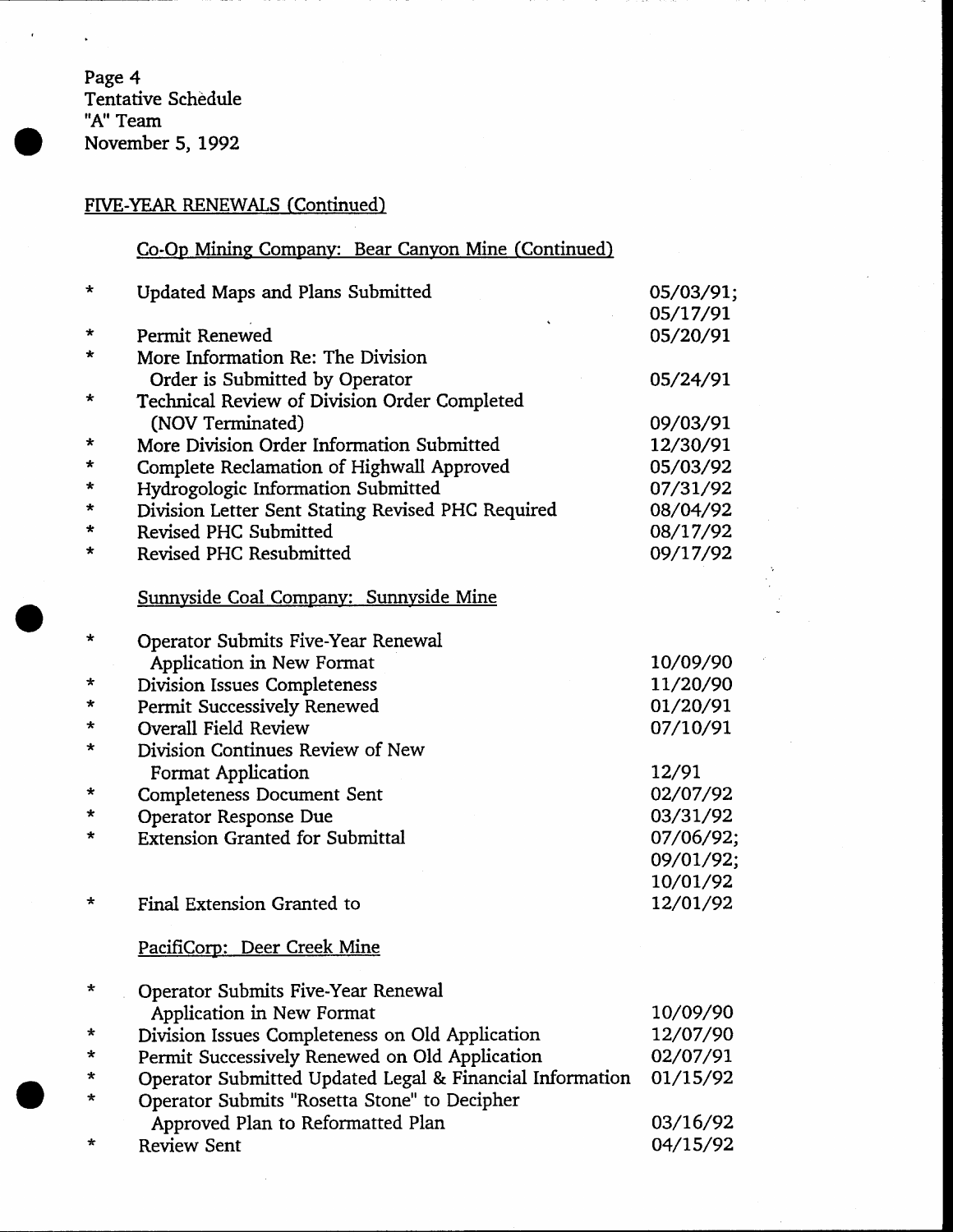Page 5 Tentative Schedule "A" Team November 5, 1992

## FIVE-YEAR RENEWALS (Continued)

## PacifiCorp: Deer Creek Mine (Continued)

| $\star$ | Meeting on Plan                 | 06/17/92 |
|---------|---------------------------------|----------|
| $\star$ | Second Meeting on Plan          | 08/13/92 |
| $\star$ | Team Review of Updates Approved | 09/11/92 |
| $\star$ | Midterm Review of Plan Due      | 05/01/93 |

### Mountain Coal Company: Gordon Creek #3 and #6 Mine

| ×       | Five-Year Renewal Application Submitted              | 09/05/91 |
|---------|------------------------------------------------------|----------|
| $\star$ | <b>Determined Complete</b>                           | 09/11/91 |
|         | CO #C91-20-1-1 Issued (Modified to 9/20/91)          | 09/12/91 |
| $\star$ | <b>Technical Deficiencies Issued</b>                 | 09/13/91 |
| $\star$ | Permit Expires                                       | 09/19/91 |
| $\star$ | Permit Renewed (CO Terminated) with Three Conditions | 11/12/91 |
| $\star$ | Operator Submits Responses to Conditions             | 12/12/91 |
| $\star$ | <b>Conditions Approved</b>                           | 02/25/92 |
|         |                                                      |          |

## Hidden Valley Coal Company: Hidden Valley Mine

| $\star$ | Five-Year Renewal Application Submitted | 09/25/91 |
|---------|-----------------------------------------|----------|
| $\star$ | Determination of Completeness           | 10/22/91 |
| $\star$ | Permit Renewed                          | 01/30/92 |

Cyprus-Plateau Mining Company: Star Point Mine (In Conjunction with Castle Valley Ridge Lease Tract)

| $\star$ | <b>Operator Submitted</b>                   | 09/17/91 |
|---------|---------------------------------------------|----------|
| $\star$ | Determined Renewal Complete                 | 11/27/91 |
| $\star$ | Permit Renewed for Current Permit Area Only | 01/28/92 |

#### **MID-TERM REVIEWS**

| $\star$ | Wildcat Loadout | - Begin July 1991                         |
|---------|-----------------|-------------------------------------------|
|         |                 | Letter Sent 09/16/91 to Commence Mid-Term |
|         |                 | Completed December 4, 1991                |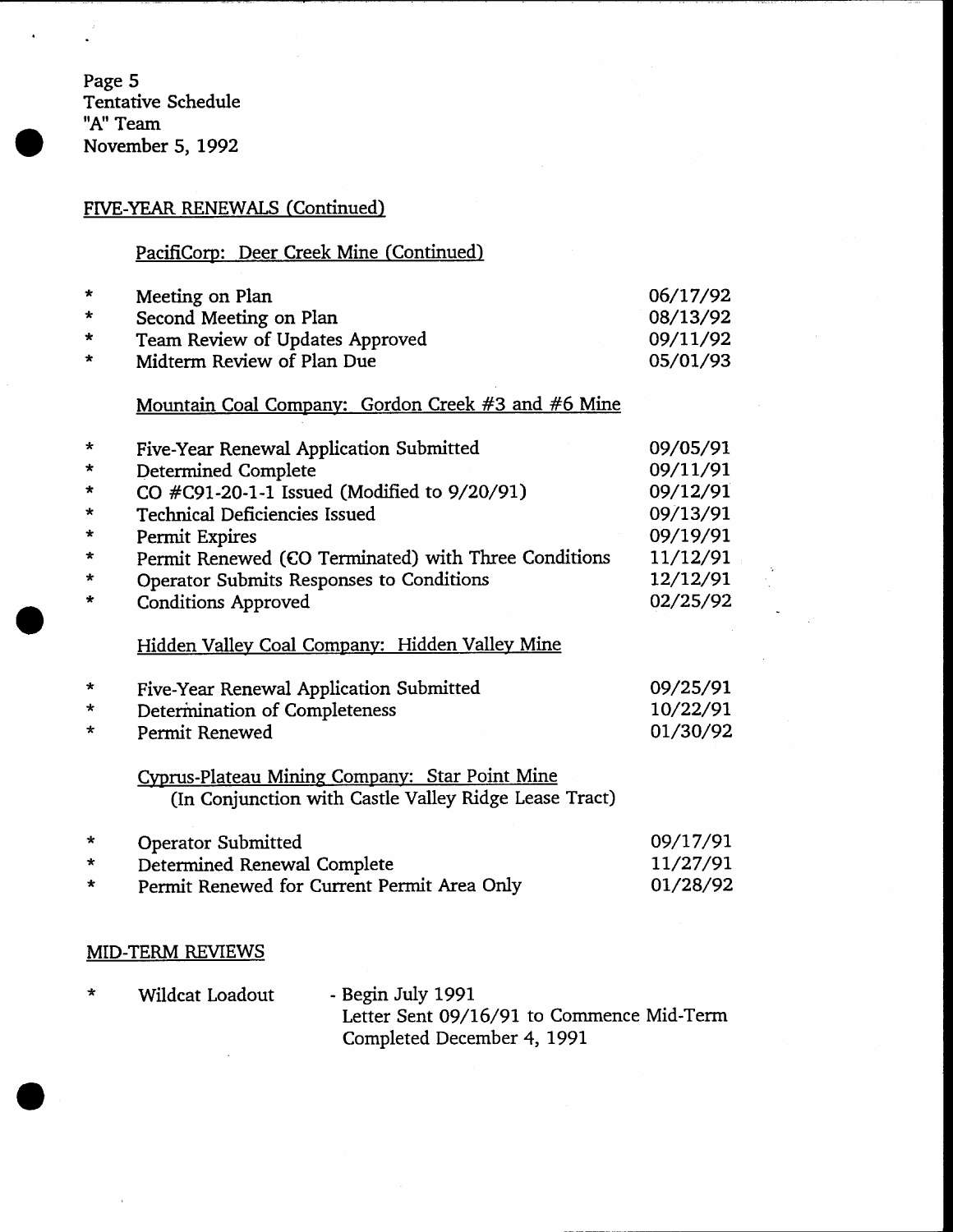Page 6 Tentative Schedule "A" Team November 5, 1992

#### MID-TERM REVIEWS (Continued)

- \* C.V. Spur - Begin September 1991 Letter Sent O9/I7/91 to Commence Mid-Term Letter Sent O2/O4/92 Response Received 04/15/92 Review Sent 06/08/92 Response Due 06/25/92 Completed 06/30/92
- Cottonwood/Wilberg - Begin September 1991 Letter Sent 09/17/97 to Commence Mid-Term Letter Sent O2/O4/92 Response Due 03/06/92 (Extended to 03/20/92) Received 03/25 /92 Review Sent O8/OL/92 Response 10/15/92
- \* Gordon Creek #2, #7 & #8 Done 02/26/92
- $\star$ Trail Mountain - Letter Sent August 21, 1992 Due October 1, 1992 Exrended to 1O/3O/92 Response Received 10/30/92
- Begin May 1993  $\star$ Deer Creek Due July 1993
- Begin March 1, 1993  $\star$ Des-Bee-Dove
- Begin April 1993  $\star$ Bear Canyon

#### LEASE TRACTS

#### Bear Canvon Lease Tract

| $\star$ | Division Received                              | 12/21/89 |
|---------|------------------------------------------------|----------|
| $\star$ | Initial Completeness Review Issued to Operator | 03/01/90 |
| $\star$ | Other Agency Comments Sent to Operator         | 06/11/90 |
| $\star$ | <b>Operator Response</b>                       | 07/13/90 |
| $\star$ | <b>Determined Complete</b>                     | 09/25/90 |
| $\star$ | Technical Deficiency Sent to Operator          | 12/04/90 |
| $\star$ | Partial Operator Response                      | 01/02/91 |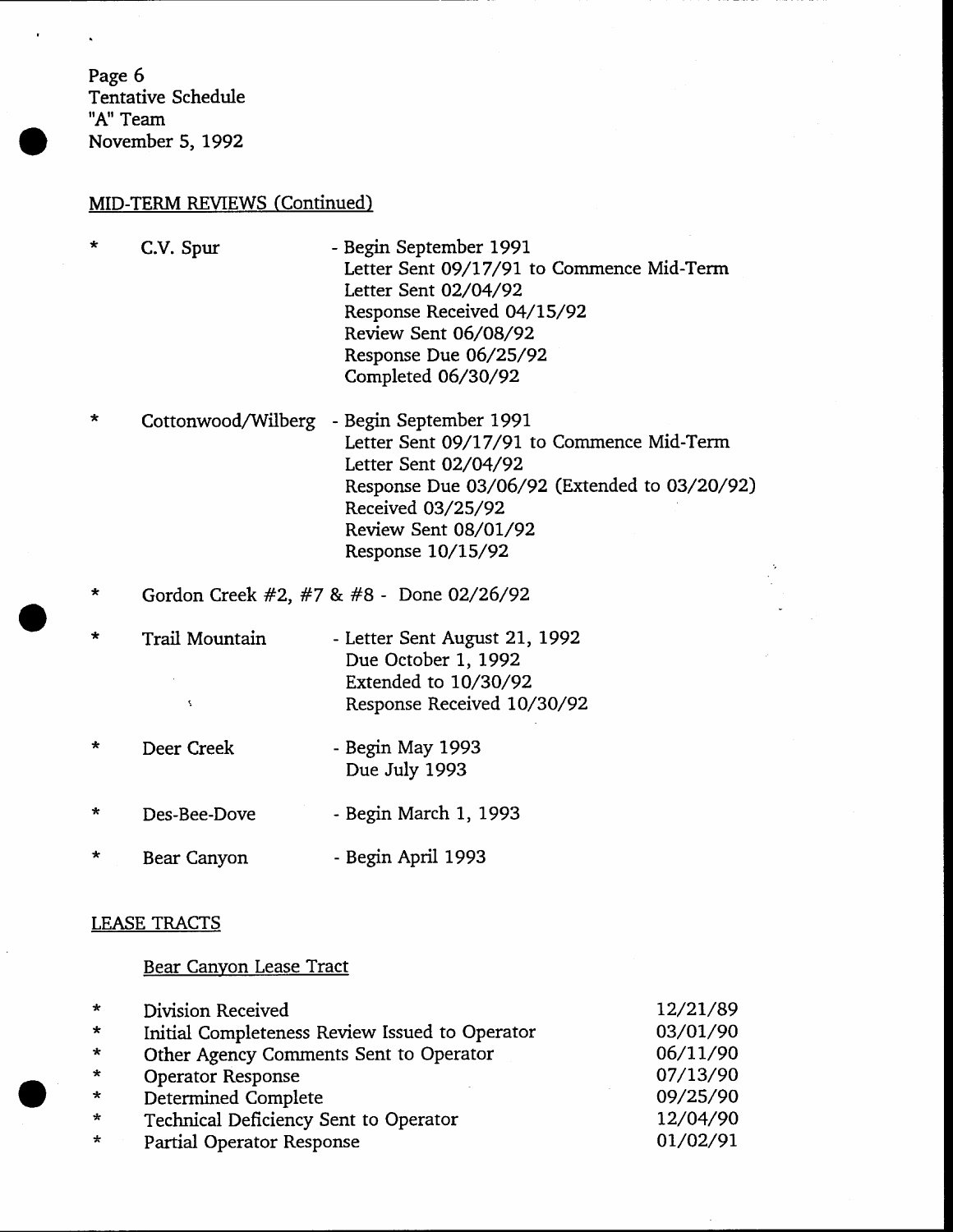Page 7 Tentative Schedule "A" Team November 5, 1992

#### LEASE TRACTS (Continued)

#### Bear Canyon Lease Tract (Continued)

- 
- 
- 
- \* Informal Hearing<br>
\* Response to Informal Hearing<br>
\* \* \*Technical Analysis<br>
\* Document Sent to Washington<br>
\* State Permit Issued
- 
- 02/os/9r os/20/9t
- $***$ Co-Op Mining Company drilled underground monitoring three (3) holes. Consultant report forthcoming. The Federal Lease Tract Addition is delayed indefinitely. Sent letter 08/04/92 stating that Federal Lease Tract cannot be considered until revised PHC submitted and reviewed. Revised PHC Submitted 09/17/92. Letter sent 10/5/92 regarding updated copies needed for agencies.

#### Rilda Canyon (Deer Creek Mine)

| $\star$ | Division Received                         | 02/12/90 |
|---------|-------------------------------------------|----------|
| ∗       | <b>Initial Completeness Review</b>        |          |
|         | (with other agency comments)              | 05/23/90 |
| $\star$ | Partial Operator Response (hydro missing) | 10/15/90 |
| $\star$ | PHC Information Sent                      | 05/01/91 |
| $\star$ | Second Operator Response Sent to Division | 12/26/91 |
| $\star$ | PHC Review Sent to Operator               | 02/10/92 |
| $\ast$  | PHC Partial Operator Response             | 02/26/92 |
| $\star$ | Update Request of Plan Sent               | 03/06/92 |
| $\star$ | Operator Response (PHC)                   | 03/25/92 |
| *       | Division PHC Review Sent                  | 05/15/92 |
| ∗       | Operator Response (PHC)                   | 07/15/92 |
| $\star$ | Division Concern Letter Sent              | 07/22/92 |
| $\star$ | IBC Submitted                             | 09/18/92 |
| $\star$ | IBC Info Sent to OSM, Denver              | 11/04/92 |
| $\star$ | <b>Completeness Review</b>                |          |
|         | Determined Complete                       |          |

Technical Analysis \*

Sent to Washington \*

 $\star$ State Permit lssued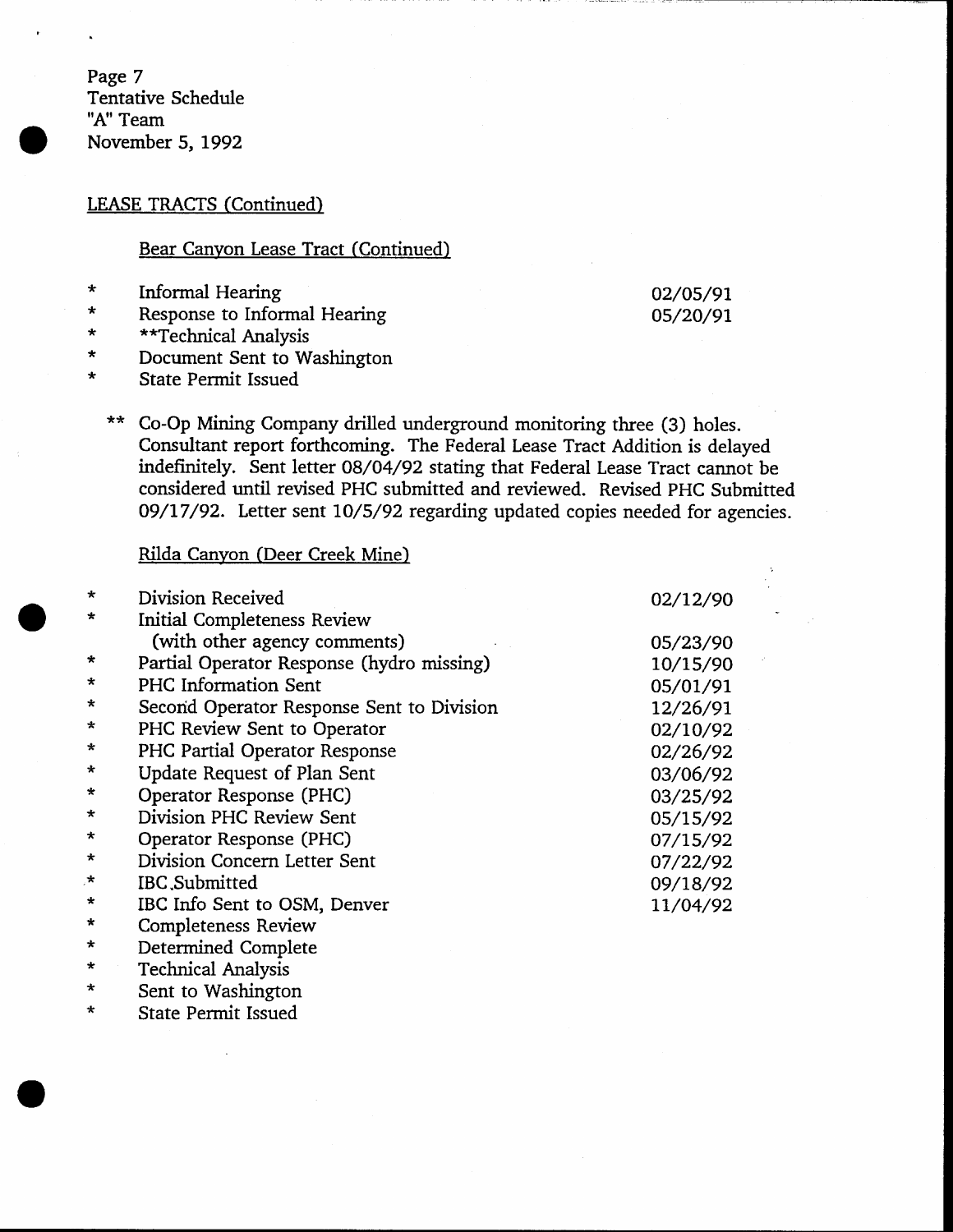Page 8 Tentative Schedule "A" Team November 5, 1992

## LEASE TRACTS (Continued)

| Castle Valley Ridge Lease Tract/Star Point |  |
|--------------------------------------------|--|
| (In Conjunction with Five-Year Renewal)    |  |

| $\star$ | <b>Division Receives</b>                    | 09/17/91 |
|---------|---------------------------------------------|----------|
| $\star$ | Division Reviews for Completeness           |          |
|         | Issues ICR/TD                               | 05/20/92 |
| $\star$ | PHC Update Submitted                        | 05/15/92 |
| $\star$ | Division Review of PHC Sent<br>08/04/92     |          |
| $\star$ | Determined Not Complete Letter Sent         | 08/14/92 |
| $\star$ | PHC Review Response                         | 09/28/92 |
|         | Sunnyside Coal Company - "B" and "C" Canyon |          |
|         | Sunnyside Mine Reps Met with Division       | 03/25/92 |

Re: Permitting (Met w/Bob Burnham 5/7/92) \* Division Receives

## RECLAMATION REVIEW - Work To Be Done

| $\star$ | Gordon Creek #2, #7, & #8 - Closed November 1, 1990. | Partially Reclaimed 1991.<br>Highwall Review Meeting Held 02/25/92.<br>Resubmitted Highwall & Reclamation<br>Information 05/07/92.<br>NOV #N92-20-1-1 Issued 06/15/92 Due to Lack<br>of Information in Plan.<br>Meeting with Dan Guy, Scot Anderson (Arco<br>Legal Counsel) on 06/25/92.<br>Abatement Date 06/29/92.<br>Informal Hearing Held 07/14/92. Division Order<br>92-A (Review Comments) Sent 07/27/92.<br>Agreement Letter of Schedule Sent to Scott<br>Anderson 08/17/92. Approval of Highwalls<br>09/10/92. Some Reclamation Work Done in<br>1992, Balance in 1993. |
|---------|------------------------------------------------------|--------------------------------------------------------------------------------------------------------------------------------------------------------------------------------------------------------------------------------------------------------------------------------------------------------------------------------------------------------------------------------------------------------------------------------------------------------------------------------------------------------------------------------------------------------------------------------|
|         |                                                      |                                                                                                                                                                                                                                                                                                                                                                                                                                                                                                                                                                                |

11/92

÷